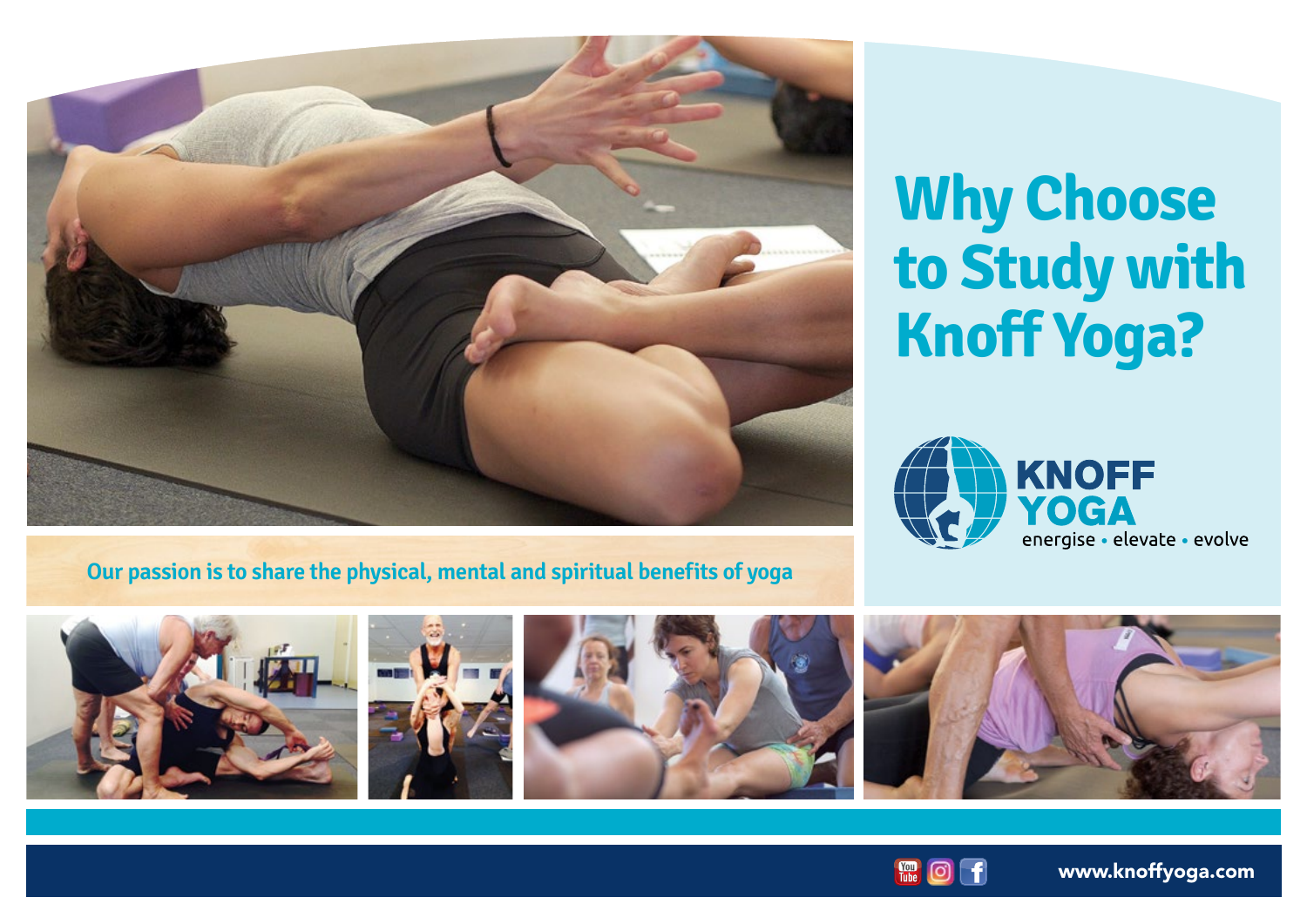# **Why Choose Knoff Yoga?**

Dare to dream big because the sky is not the limit, only your mind is. By choosing Knoff Yoga Teacher Certification, with nine levels of Yoga Teacher Training (from Discovery to Master), you decide how high you want to fly.

When you enrol in a Yoga Teacher Training Course with Knoff Yoga (Melbourne, Canberra, Cairns, Sri Lanka, Perth etc.), you learn from a Master Teacher, not an apprentice. We believe that each and every Yoga Teacher Trainee deserves "hands on" teaching from a skillful, experienced and dedicated long-term teacher.

### You will receive an authentic Yoga education with logical and systematic progression, which gives you the confidence and clarity to fulfill your passion for Yoga.

Knoff Yoga is a principle-based program – not rote learning. It will provide you with the knowledge, techniques and skills to guide both yourself and others. The 'KISS' or *Keep It Simple and Straight-forward* principle is followed as understanding is paramount.

Yoga is safe and hugely beneficial when applied correctly. Incorrect practice and teaching can harm. You owe it to yourself and your students to actually know what you are doing, so you can do it well.

Knoff Yoga, the only teacher training you need.

I first met Nicky and James at their annual Bali Retreat in 2011. After just completing my yoga teacher training, I felt I was in need of some extra inspiration and guidance before starting my teaching journey.

I can honestly say that the week or so spent with Nicky and James was one of the most transformational, educational and inspiring ones of my life. To soak up the wisdom of two people who walk their talk and have so many years of experience and knowledge was truly amazing.

One of the most significant moments for me was when I had a conversation with Nicky about not feeling ready to teach. On some level I was thinking 'she is the ultimate teacher… I can't call myself a teacher!' Nicky said, "You need to start. Just begin and trust that you will attract students that you can help. Trust you know enough to offer them something." So that's exactly what I did. It has been seven years and I've been teaching as my full time job ever since.

There are few yoga masters out there. I consider myself very lucky to have met and learned from the real deal.

Thank you Nicky and James. I have so much appreciation for you and how you have shaped me as a student and a teacher.

*Tara Aldridge, True Nature Yoga Perth*

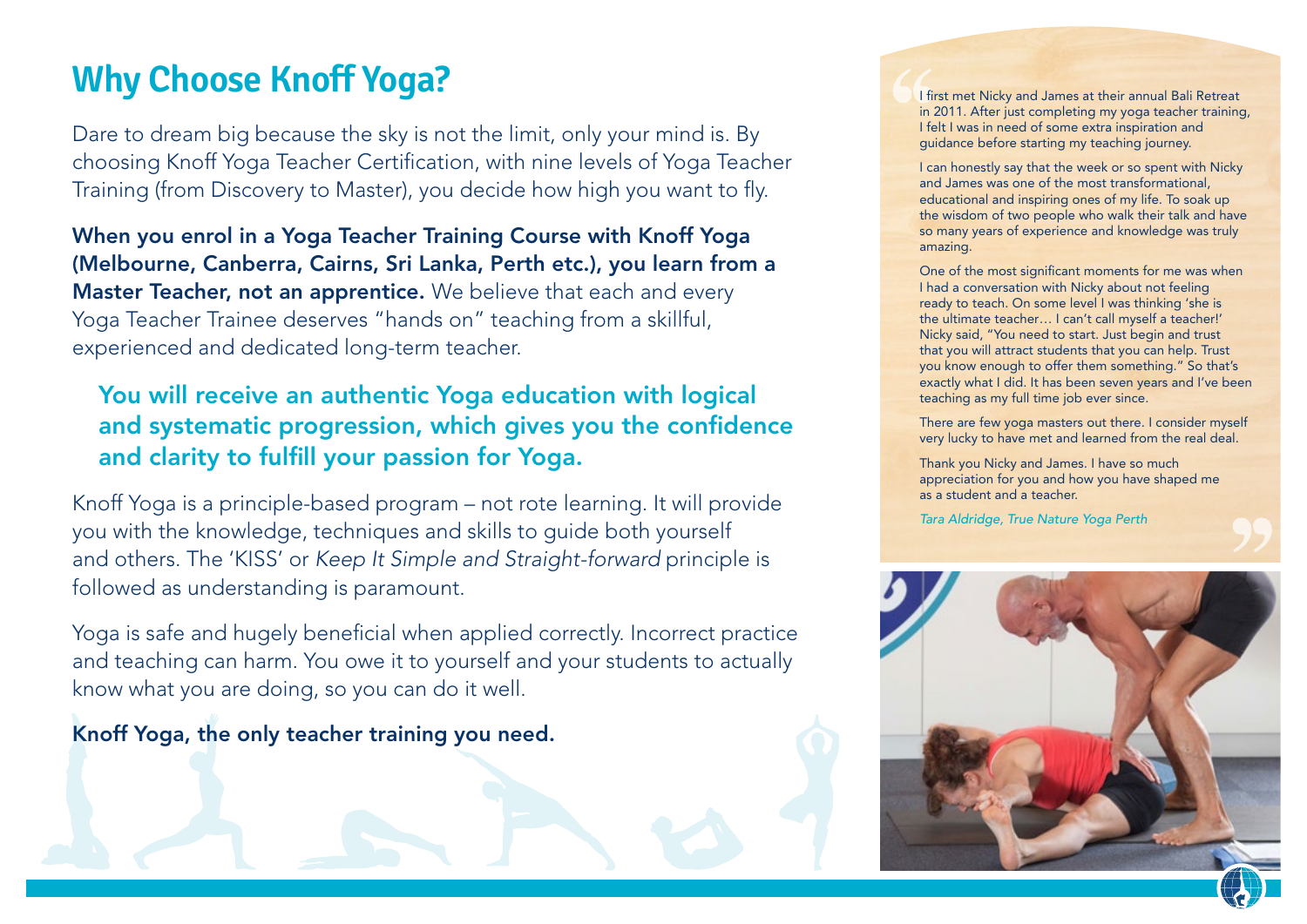### **Consider Carefully**

There are hundreds of Courses advertised on the internet and they all look great, however, before you spend your hard-earned money and commit your time and yourself, it pays to investigate and ensure your choice reflects your values and that it will be valuable after the Course.

#### Here are five examples of why you should choose carefully:

**and**<br>**d.** We had a phone call for a Sydney Intermediate level yoga practitioner who told us about his botched choice to attend a 200-hour Course in Bali. His thinking was that he might as well be in a beautiful place while taking time off work. He confessed embarrassment that he did not consider the quality of the teaching. He said the course was run by a very inexperienced teacher and her knowledge was extremely limited. There was a big emphasis on Instagram-type photo opportunities, but no real depth in the teaching. He said that when he would ask for instructions, he was told, "You are your own best teacher and just listen to your inner guide". He also said that the majority of the attending students were young women and they had a fun time playing with the postures, but that he and a few older women, who actually wanted solid instructions and guidance, were massively disappointed.

ctice<br>rder to<br><u>2.</u><br>2. <u>2.</u> A one-month 200-hour Yoga Teacher Training brochure proudly proclaimed how you will learn four styles of yoga during its Course. Upon speaking with some of the graduates, we found out that they completed the course completely confused about what to practice and how to teach. They came to us in order to learn sensible systems.

days of the 30-day intensive. For the remaining<br>days, the course was taught by the newly<br>certificated teachers from the previous Course. Another 200-hour Teacher Training Course had the experienced main teacher teach for four days, the course was taught by the newly certificated teachers from the previous Course.

public classes. Actual Teacher Training classes<br>are different from a public class – not the<br>same animal. Some Teacher Training Courses allow you to accumulate hours by simply attending normal are different from a public class – not the same animal.

She actually got mad at us for not more clearly<br>
explaining that we had a much higher standard<br>
than where she trained. We had a woman with a 500-hour certificate ask to join our Intermediate Course. She had completed her Teacher Training with another centre. On the second day of our Course, she started crying and said "I don't know a single thing you are talking about". She was completely out of her depth and realised it. explaining that we had a much higher standard than where she trained.



Sharing insider stories may seem like we are promoting ourselves at the expense of others, however, these are true stories and we have plenty more. Our intention is to educate you and encourage you to make an informed choice about a potentially life changing decision.

We have been running Yoga Teacher Training Courses since 1995. We have taught 1000's of teachers and Knoff Yoga is known for its adherence to authentic yoga, giving you skills, techniques and knowledge to feel confident when sharing yoga with the world.

You may like to read some testimonials written by our students or view the short videos of people who have taken our Courses: [www.knoffyoga.com](https://www.knoffyoga.com/).

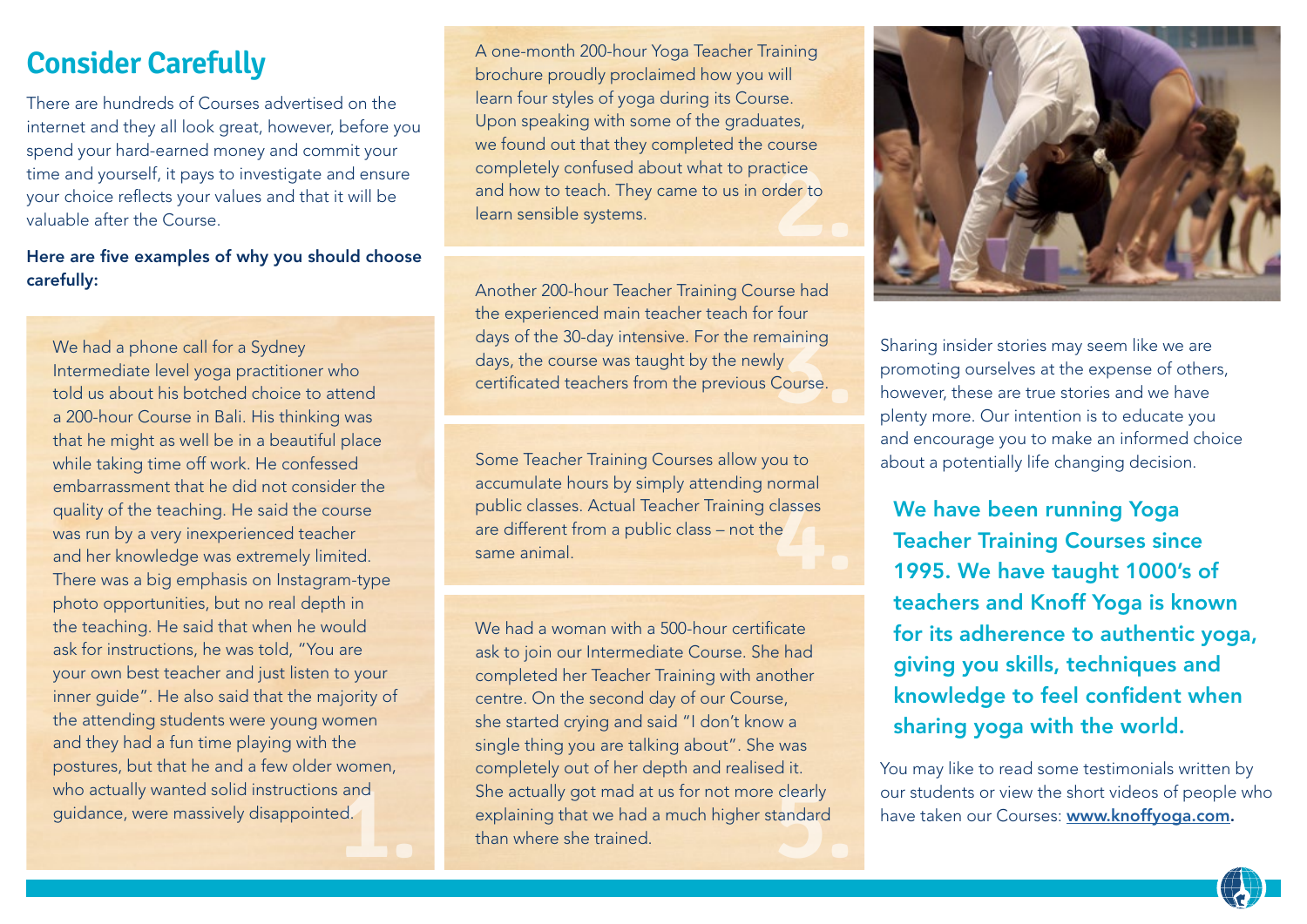## **What You Will Learn for Your Public Class Teaching**

Knoff Yoga is a dynamic style of Hatha Yoga combining anatomical alignment principles with energetic techniques – a comprehensive approach unifying 'Western Science and Eastern Wisdom'. Knoff Yoga is the result of 41 years of dedicated practice and study. The program, syllabi and systems which have evolved are particularly useful for both practice and teaching.

The purpose of Knoff Yoga is to experience freedom in the body/mind. Our goal is to create strong, flexible, healthy and disciplined individuals. Our focus is on the *24 Principles of Practice* together with the *5 Pillars of Practice*. The application shows itself clearly in enhanced relationships and becoming the best person we can be.

#### Each class contains *5 Traditional Elements*:

- Meditation non-religious
- Pranayama breathing exercises for vitality
- Asana anatomically aligned structurally balanced
- Relaxation how to deal effectively with stress
- Philosophy positive, uplifting and life affirming

#### The *Time Percentage* guideline per class for the 5 Traditional Elements is:

- Meditation 5%
- Pranayama 12 %
- Asana  $66\%$
- Relaxation 12 %
- Philosophy 5 %

In each Level the yoga postures are taught in a specific sequencing of *11 Asana Groups*:

- Sun and Earth Salutations
- Inverted Poses (heating)
- Standing Poses
- Arm Balancings
- Forward Bends
- Sitting Poses
- Abdominals
- Twists
- Backbends
- Inverted Poses (cooling)
- Relaxation

Within the framework of asana, the energetic techniques of *5 Bandhas* are taught:

- Mula Bandha pelvic floor
- Uddiyana Bandha (minor) lower abdomen
- Jalandhara Bandha throat
- Hasta Bandha hand
- Pada Bandha foot

To enhance learning and student retention, the Knoff Yoga Asana syllabus is taught in a *5-Week Rotational Program*:

- Sun and Earth Salutations & Inverted Poses
- Standing Poses, Forward Bends & Sitting Poses
- Arm Balancings & Abdominals
- Twists & Backbends
- Vinyasa/Consolidation

The 5-Week Rotational Program applies to the Pranayama syllabus:

- Yogic Full Breath & Ujjayi Pranayama
- Viloma Pranayama 1, 2 & 3
- Surya & Chandra Bhedana and Nadi Sodhana Pranayama
- Kapalabhati or Bhastrika Pranayama
- Sitali Pranayama

Unique to Knoff Yoga is the *Balanced Practice of Right and Left* weeks to ensure symmetry of the body, breath and mind. Each week one side of the body is emphasised first and then changes to the other side the following week.

Knoff Yoga is taught in *Step-by-Step Progression*. The program allows for the **Individuality** of every student and all postures and techniques are adjusted for **Body Proportions**. We place equal importance on our student's Yoga Education as well as the exercise. Our students get a '*Work Out and a Work In'*.

Knoff Yoga is ideal for the Western mind as it is soundly based in science while honouring the traditions of the East. Knoff Yoga is also ideal for teaching being fully supported with systems designed to educate and progress students in a logical and systematic manner.



**Our passion is to share the physical, mental and spiritual benefits of yoga** 

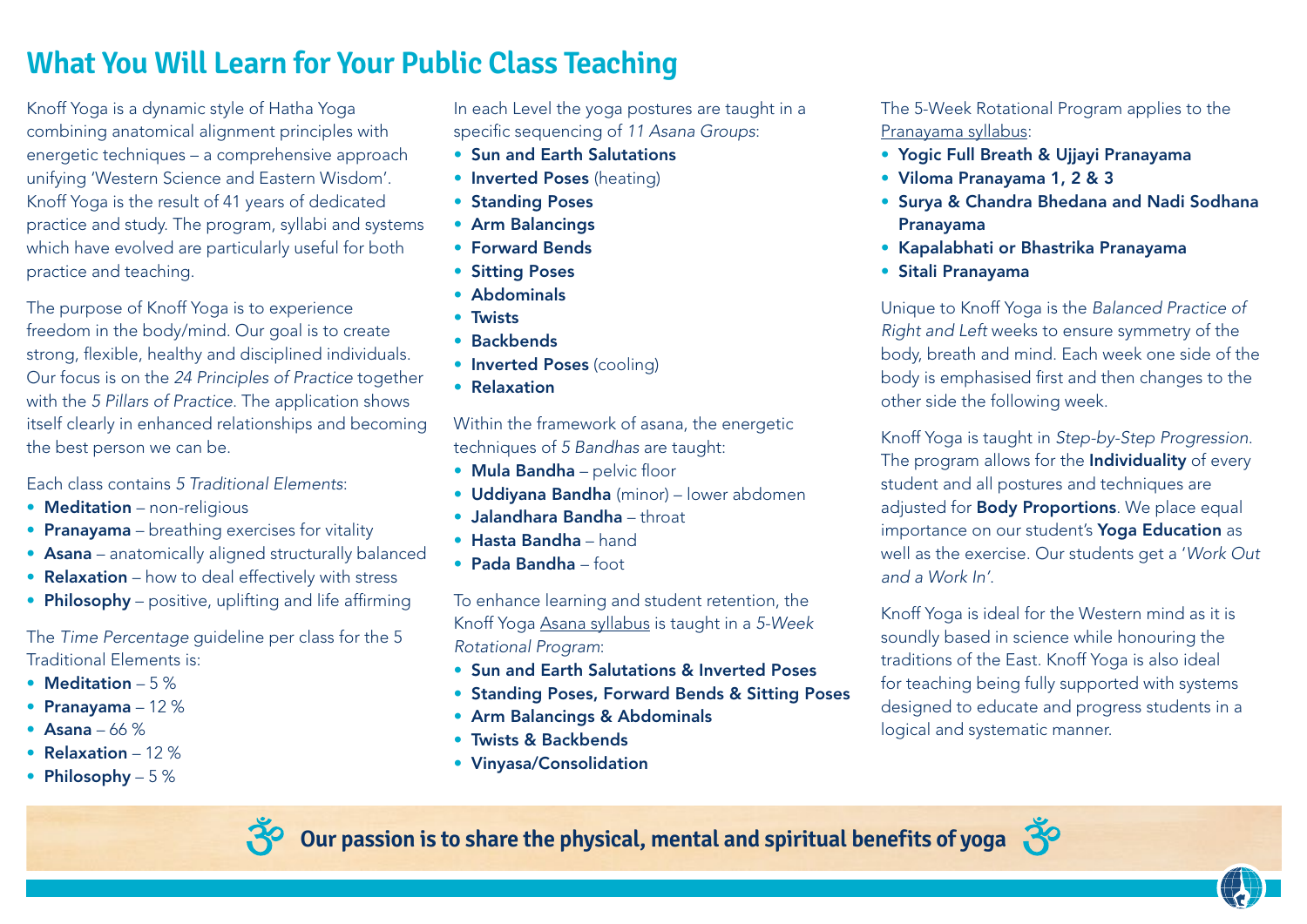### **9 Levels of Teacher Training Split into Two Streams**

#### **ASANA, PRANAYAMA & MEDITATION PRACTICE SERIES**

- Discovery
- Foundation
- Intermediate
- Advanced
- Master

#### **SPECIALITY SERIES**

- Chair Yoga
- Pregnancy Yoga
- Yoga Holistic Healing A (structural)
- Yoga Holistic Healing B (organic)

These Courses fit together in a progressive system that allows you to complete them over a period of time to suit you:

- Level 1 Discovery (1 week)
- Level 2 Chair Yoga (2 days)
- Level 3 Foundation (3 weeks)
- Level 4 Pregnancy Yoga (1 week)
- Level 5 Yoga Holistic Healing A (1 week)
- Level 6 Yoga Holistic Healing B (1 week)
- Level 7 Intermediate (4 weeks)
- Level 8 Advanced (4 weeks)
- Level 9 Master (4 weeks)

*Please note: longer courses can be split, for example, two weeks at a time.*

# **Pre-Requisites for Joining**

- The *Discovery* Course is the beginning.
- To attend *Discovery*, you need to have been attending regular yoga classes for a minimum of 12 months so that you are moderately yoga-fit.
- To attend *Chair Yoga,* a regular yoga practice (any style of yoga) for a minimum of 12 months is required. The postures and techniques covered in this Course are modifications of the *Discovery* and *Foundation* Courses. While it is not mandatory to attend the *Discovery* and *Foundation* Courses to attend *Chair Yoga,* it is recommended as having a good understanding of these makes *Chair Yoga* more accessible and relatable.
- *Discovery* is the pre-requisite for *Foundation*.
- *Discovery* and *Foundation* are the pre-requisites for *Pregnancy*, *Yoga Holistic Healing A*, Y*oga Holistic Healing B* and *Intermediate*.
- *Intermediate* is the pre-requisite for *Advanced*.
- *Advanced* is the pre-requisite for *Master*.

# **New payment plans to help you reach your Teacher Training goals**

We now have payment plans available for all of our teacher training courses.

Pre-Pay: Simply pay your deposit (the amount is dependent on the course) and pay the balance off over 4 months, in equal instalments.

*Please note, the Early Bird price is only applicable if the balance has been paid off before the cut-off date.*

Post-Pay: Once you have graduated from our *Discovery Level 1* course, you have the option of signing up for post pay on your next courses. Simply pay your deposit before the commencement of that course and pay the balance off over 6 months, in equal instalments.

*Please note the Early Bird price does not apply to this option.*

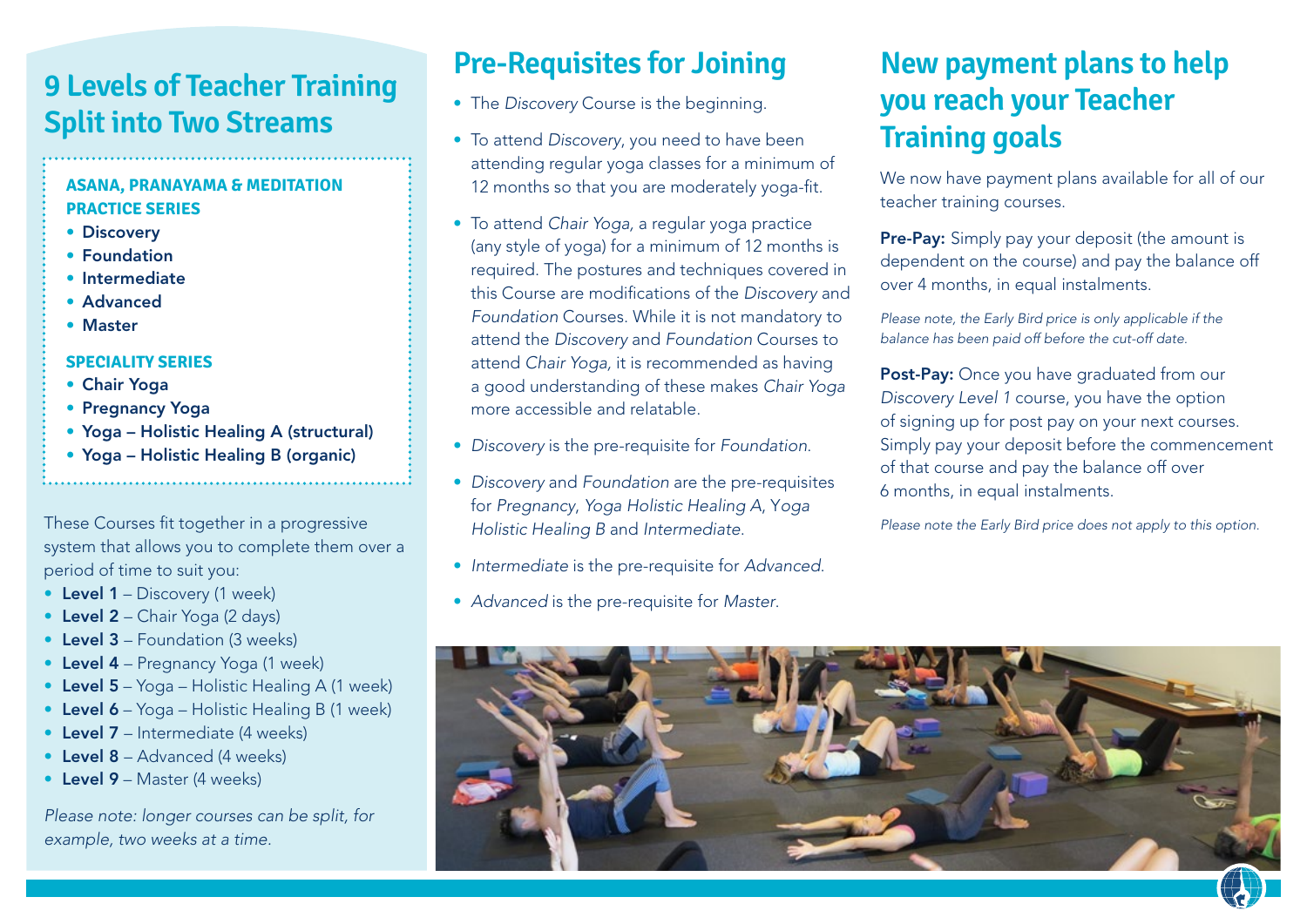# **Knoff Yoga Syllabus**

Each of the *9 Levels of Teacher Training* cover a comprehensive syllabus including:

- 1. Asana how to achieve correct anatomical alignment, safely and with confidence
- 2. Pranayama breath-work for teaching and self-practice
- 3. Meditation traditional, simple and effective
- 4. Teaching Methodology practice real-time teaching in a supportive environment
- 5. Philosophy, Ethics & Yogic Lifestyle the big picture made simple
- 6. Sanskrit Pronunciation asana names and common yoga terms
- 7. Applied Anatomy for safe practice and teaching
- 8. Knoff Yoga unique:
	- Principles of Demonstration
	- Principles of Adiusting
	- Principles of Observation
	- Principles of Practice
	- Principles of Sequencing
	- Principles of Teaching.

### **Anatomical Alignment and Energetic Techniques**

Knoff Yoga combines the anatomical alignment and intelligence of Iyengar Yoga, with the energetic principles of Ashtanga Vinyasa Yoga, resulting in the *5 Pillars of Practice*.

#### **5 PILLARS OF PRACTICE**

These *5 Pillars of Practice* are applied each and every time you step onto a yoga mat:

- 1. **ASANA** Focusing on the physical structure using correct anatomical alignment
- 2. VINYASA Connecting techniques synchronising movement with breath
- 3. BANDHA Muscular and energetic locks to transform internal energy creating heat
- 4. PRANAYAMA Controlled expansion of the life-force
- 5. DRISHTI Specific focal points for directing the eyes and composing the mind.

### **Systems Based**

Knoff Yoga is a system-based program which is logical, clear and easy to understand. Knoff Yoga takes an extremely complex subject and intelligently simplifies it.

Knoff Yoga is grounded in tradition and incorporates western scientific principles. You learn how to teach from a solid base of knowledge, imparting confidence – all the work has been done, you simply follow the systems and guide your students.

#### **SYSTEMS**

- 1. 9 progressive levels
- 2. 5 segments per class
- 3. Time percentages for segments
- 4. 11 Asana groups
- 5. 5 Bandhas
- 6. Right/Left weeks
- 7. 5-week rotational sequence
- 8. 24 Principles of Practice
- 9. Yoga mat line for ease of alignment.

#### Systems mean:

- You teach with substance and guide with confidence.
- You do not have to reinvent the wheel for every class.
- You do not have to be a super yogi just share and care.

Dear James and Nicky, …there is probably not a week that goes by where some where in my practice, or my meditation or my response to something in a day, that I do not hear your voice. I have to say that I love when there are photos posted, I can smell the room, feel the energies, see you in the room, know those spaces, to have been/ and it still is a part of that/ of me. My teacher, Peter Sanson often says, "There is a small box sitting here (in your heart). It is Atman. Turn your attention here. That is yoga."...

What did I take away, above and beyond so many things in my time spent with you, and will always hold in my heart – more than anything else – your deep love that underlines, imbues, permeates everything else; and that, what is at essence is not the asanas/ what you can or can not do, but the love with which it is imbued; the yoga that is alive in every cell of your beings, the two of you. My gratitude and love — go well in this next turn of the road.

*Rochelle, Teacher Training Student*

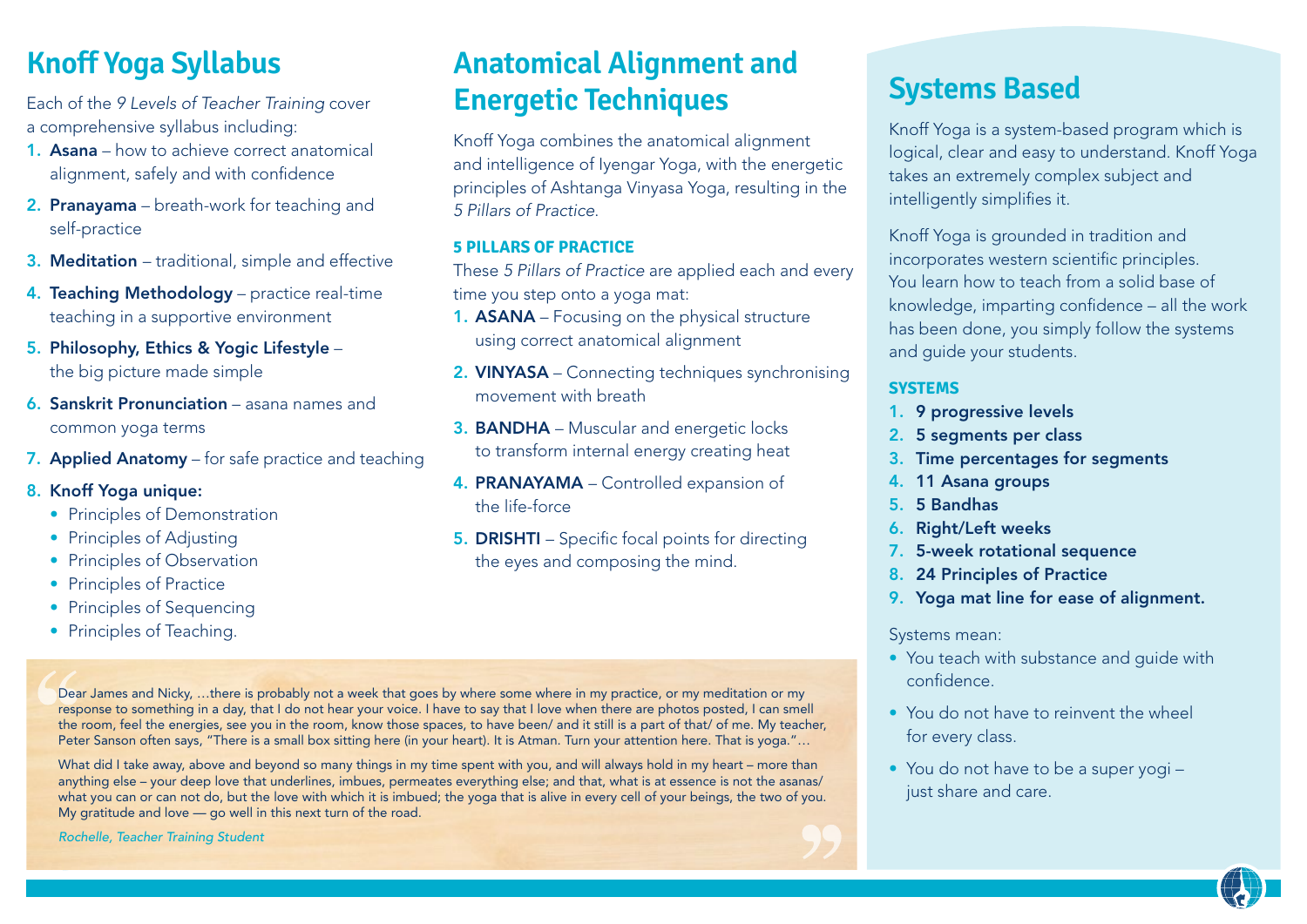

# **Reasons to Choose Knoff Yoga**

- 1. You study under the guidance of a Master Teacher with over 48 years experience.
- 2. All classes are dedicated to Teacher Training – not public classes.
- 3. Courses are designed so you are certificated and may teach straight away using the comprehensive course content.
- 4. Flexible learning with levels, plus options to split courses to fit into your schedule.
- 5. Courses are based on modern learning methodology.
- 6. Each level prepares you for the next with logical progression.
- 7. Principle-based so that you are not rote learning or following a script. The Principles free you to teach from your own unique understanding using your own voice.

A cornerstone of Knoff Yoga is the appropriate use of props (straps, blankets, blocks, bricks, bolsters, chairs, inversion swings, etc.). Using props where they are necessary, but gradually working towards freedom from the props and full expression of classical postures in order to develop the full expression of our human potential.

We call the Knoff Yoga intensive approach to training the 'Baked Cake Method'. If you want to bake a cake and it requires one hour in the oven, you do not remove it every ten minutes, let it cool down, and then put it back in the oven. If you do, you end up with an inedible mess!

You need the powerful cumulative effects of deepening your practice and teaching if you want to be a credible teacher with your own experience and insights.

Not long after my Knoff Yoga Foundation Teacher Training I finally fell pregnant (I think the Universe wanted me to complete the Teacher Training first).

During my pregnancy, I really appreciated the squat sequence especially during the days my ankles were aching – and the barrel was fantastic for my slight kyphosis on my thoracic spine (which is hardly there now thanks to using the barrel regularly). It was such a different experience from my first pregnancy where I experienced a lot of back pain.

I kept up my yoga practice until around 37 weeks and felt so strong and vital the whole way through! And my baby, Charlotte, is a very happy bubba.

*Diane Curtis, Teacher Training Student*

### **Pre-Requisites for Certification**

At the end of a course you may receive either a Teaching Certificate or a Statement of Attendance.

In order to obtain the Teaching Certificate, you are required to:

- Attend all course classes
- Attend the teacher/student feedback session
- Complete all the assignments and presentations
- Pass all exams and assessments.

In order to obtain the Statement of Attendance, you are required to:

- Attend all course classes
- Attend the teacher/student feedback session
- Complete all assignments and presentations.

Being lazy, argumentative or closed-minded may result in not receiving either a Teaching Certificate or a Statement of Attendance.

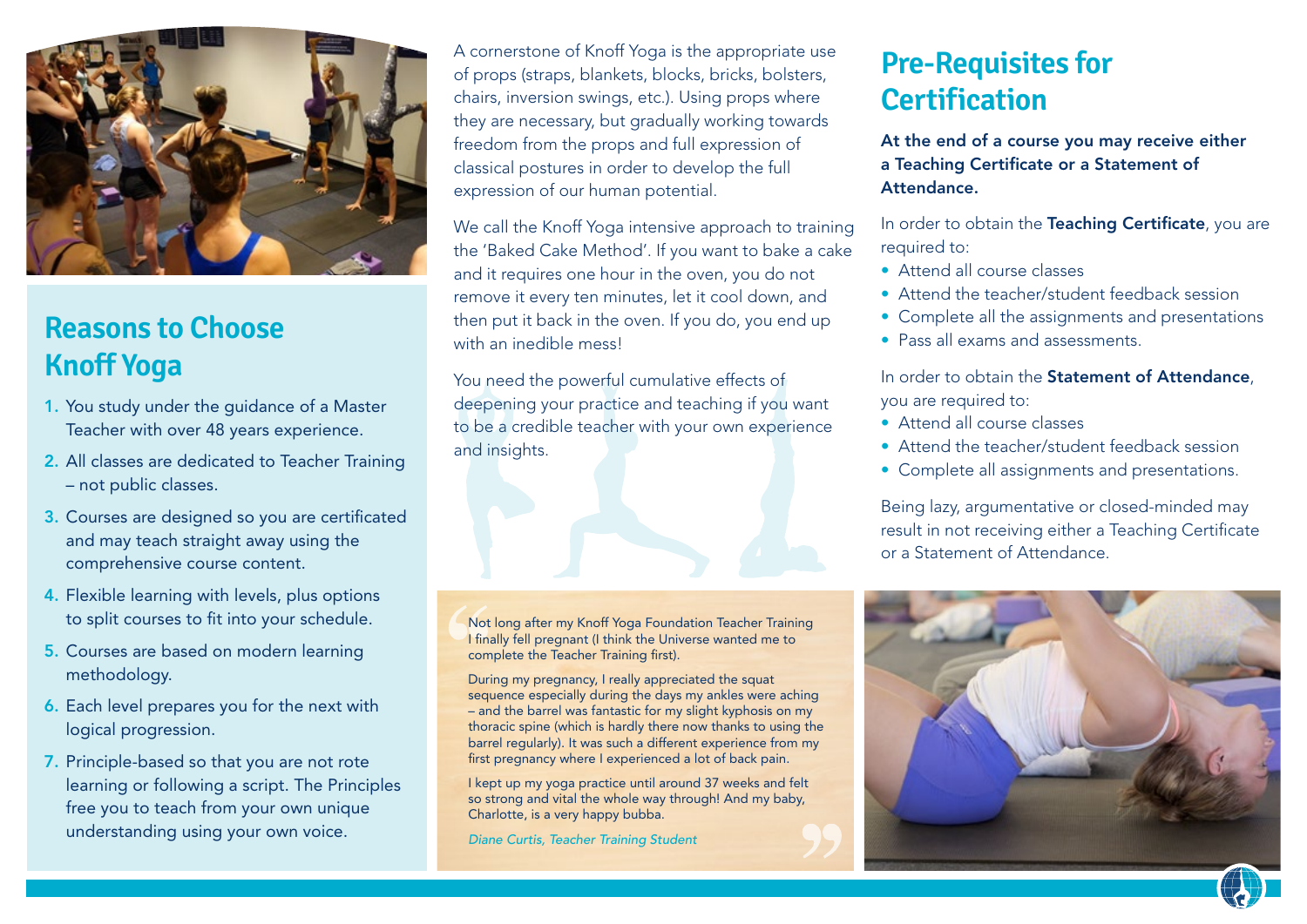Finding the Knoff Yoga School has truly changed my life for the better.

Australia was a long way away, but on the strong recommendation of a yoga teacher and friend, I decided to put my trust in Knoff. Versus, my other inclination, which was to attend the more "name brand" or "original" yoga schools in India. No choice in my life has had a more profound impact.

I cannot say enough good things about both Nicky Knoff and James E. Bryan and the complete yoga system that they have built up over a lifetime of incredible study, practice and teaching. I don't think there are any other teachers out there who compare. They teach not only the practice on the mat, but also how yoga is a full life practice.

*Toko Hara, Teacher Training Student*

### **How to Apply**

- Ensure you meet the course pre-requisites.
- Check the course dates are suitable.
- Download the appropriate brochure from our website [Home Page](https://www.knoffyoga.com/) for detailed information of the course.
- Complete the [Application Form](https://www.knoffyoga.com/teachers-registration/) and return to the Program Director for review and acceptance.
- Once your application is approved, a nonrefundable deposit will be requested to book your place.
- On the Knoff Yoga website, you can view the [required and recommended text books](https://www.knoffyoga.com/recommended-book-list/) for each course.

### **Course Fees**

An early-bird discount is available if you choose to pay the full amount six weeks prior to the commencement of the Course. Please view the relevant course brochure for more details. These brochures can be found on the landing page of each individual course, on the Knoff Yoga website.

If you initially pay the deposit only, to guarantee your place on the course the balance of all fees must be paid 30 days prior to the commencement of the course.

- Level 1 Discovery \$1,299 (Deposit \$200)
- Level 2 Chair Yoga \$449 (Deposit \$100)
- Level 3 Foundation \$3,599 (Deposit \$400)
- Level 4 Pregnancy Yoga \$1,299 (Deposit \$200)
- Level 5 Holistic Healing A \$1,299 (Deposit \$200)
- Level 6 Holistic Healing B \$1,299 (Deposit \$200)
- Level 7 Intermediate \$4,499 (Deposit \$500)
- $\bullet$  Level 8 Advanced  $$4,499$  (Deposit \$500)
- Level  $9 Master$   $$4,499$  (Deposit  $$500$ )

*(Prices current at time of publishing).*

# **Refund Policy**

Payment of the early-bird discounted fee is non-refundable, but may be transferred to another Knoff Yoga course providing it is used within 12 months

#### When paying the full fee (no early-bird discount):

- Up to 31 days prior to the start of the course full refund less non-refundable deposit.
- Within thirty days prior to the start of the course no refund, but may transfer to another Knoff Yoga Course providing it is used within 12 months.
- Once the course has started no refund or credits on any payment.
- If the course does not proceed 100% refund including deposit.